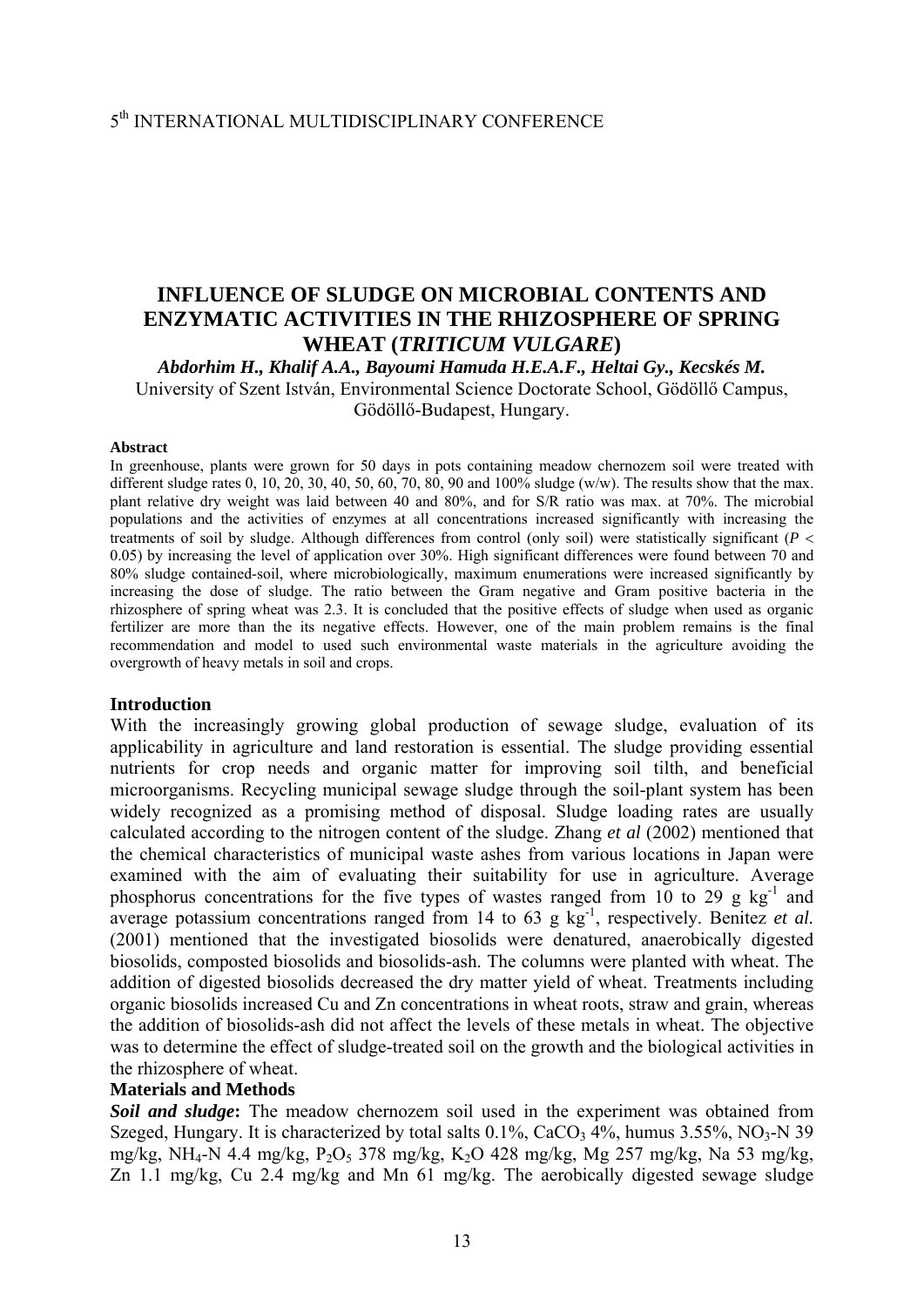sample was collected from domestic wastewater treatment plant in Hódmezővásárhely. The sludge was characterized by (mg/kg dry matter) soluble organic extracted material (17860), Ag (1.315), As (35.6), B (49.7), Ca (45610), Cd (4.168), Co (20.35), total Cr (37.03), Cu (182.3), Fe (13610), Hg (4.16), K (2908), Mg (11860), Mn (351.2), Mo (4.933), total N (43311), Na (1441), Ni (56.3), total P (20104), Pb (540.7), Se (less than 0.5), Zn (1068) and the pH of the sludge was 7.99.

Weight by weight, air dried soil samples were mixed well with sewage sludge to give a final mixing rates as following 0 (control only soil without adding sewage sludge) 10, 20, 30, 40, 50, 60, 70, 80, 90, and 100% (only sludge without soil).

*Effect of sludge application on plant growth:* 10 surface sterilized seeds of spring wheat (*Triticum vulgare*) were cultivated in 2 kg plastic pot containing one of the above-mentioned preparation. The seedlings were thinned to 5 seedlings/pot after one week of emergence. Relative plant dry weight (RPDW) was calculated after 50 days of emergence and drying in oven for constant weight at 75°C.

*Estimation of some soil microorganisms in plant rhizosphere treated with sludge***:** Plants were carefully uprooted and thoroughly washed with light tap water to remove all loosely adhering soil particles followed by washing with sterile 0.85% saline Milli Q water. The roots were macerated in 0.85% saline Milli Q water. Serial dilution technique was carried out for all macerated-root samples in sterile distilled water. Plate count technique was done to estimate the total number bacteria, spore-forming bacteria, actinomycetes and fungi in the rhizosphere. From each of homogenate sample, one ml was plated on the following media. King-B agar, Nutrient agar, Tryptone-glucose-yeast-extract agar, Martin agar, Malt agar, Selective medium and Jensen agar and Küsten Williams's agar media used for isolation of *Pseudomonas*, *Bacillus*, spore-forming, fungi and yeasts, *Trichoderma* and actinomycetes respectively. The plates were incubated at 37°C for bacterial cultures, 28°C for fungi and yeasts and 30°C for the cultivation of actinomycetes. Bacteria, fungi and actinomycetes were counted after 2, 5 and 7 days of incubation, respectively. Different microbiological and biochemical tests were carried out to help in the identification of isolated bacteria. The common microflora associated with roots of the rhizosphere was identified according Nautiyal & Dion (1990).

*Effect of application of sludge on soil enzymatic activities: Dehydrogenase activity* was assessed by García *et al*. (1993) method and is expressed as μg INTF/g dry soil. *Catalase activity* was estimated by measuring the amount of  $O_2$  consumed by  $KMnO_4$  after addition of H<sub>2</sub>O<sub>2</sub> to the soil samples (Tabatabai & Bermner 1970) and is expressed as u mol O<sub>2</sub>/min/g dry soil. *Urease activity* was measured according to the method of Nanniperi *et al*. (1980). It is expressed as μmol of NH<sup>+</sup><sub>4</sub>-N released/g soil/h. *Protease activity* was estimated using the method of Nanniperi *et al.* (1980). It is expressed as μmol of NH<sup>+</sup><sub>4</sub>-N released/g dry soil/h. *Phosphatase activity* was measured according to the method of Tabatabai & Bermner (1969) and is expressed as μmol of P-nitrophenol (PNP)/g dry soil/time (h). β*-Glucosidase activity* was measured using the method of Masciandaro *et al*. (1994). It is expressed as μmol of Pnitrophenol (PNP)/g dry soil/time (h).

*Statistical analysis:* The experiments were conducted in a complete randomized block design in triplicates. Data are shown as percentage of control in term of relative plant growth (%). ANOVA was used to determine the statistical differences among treatments and LSD at P < 0.05 was calculated.

### **Results**

*Effect of sludge application on the plant growth and microbial populations:* Fig. (1) demonstrates the highest significant difference of RPDW of the plant grown at 70% sludge treated-soil. Therefore, the increases in the sludge doses did not reduce the RPDW of the plants compared with the controls. But, the effect on S/R ratio was not highly differentiated between 10 and 60%. Maximum ratio was obtained at 70% sludge amended soil (Fig. 2).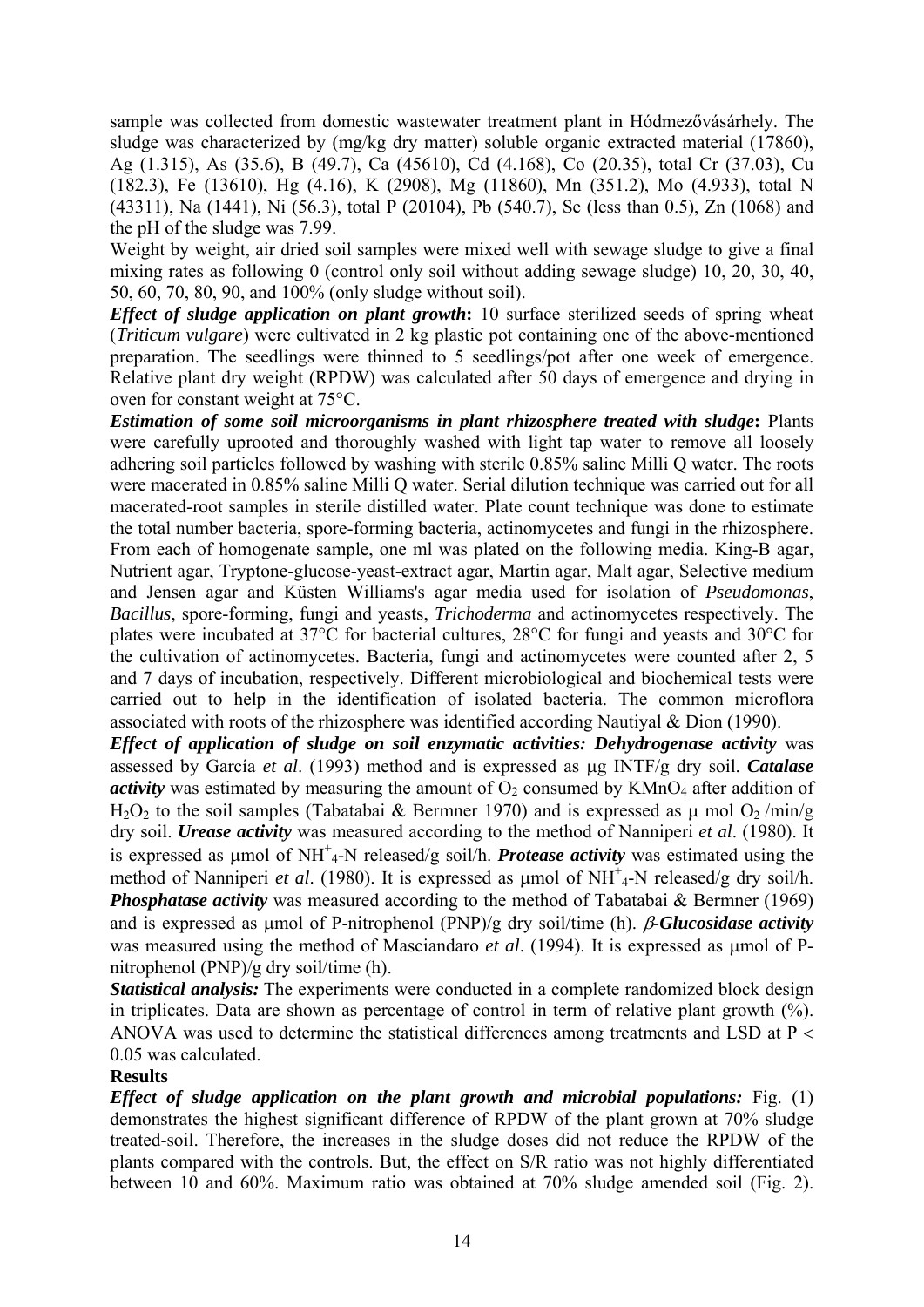Below and higher concentration than 70 % sludge, the ratios were not significant. Result in Table (1) illustrates the population densities of total bacteria, spore-forming bacteria, actinomycetes and fungi in the rhizosphere. The population densities of microbiots were increased significantly at  $P < 0.05$  when the rhizospheres contained at least 50% soil and 50% sludge as well as the followed combination upto 100% sludge contained-cultivated medium.

|              | Mean per gram soil |               |               |                 |  |  |
|--------------|--------------------|---------------|---------------|-----------------|--|--|
| Treatment    | Bacteria           | Spore-forming | Actinomycetes |                 |  |  |
|              | $(x10^6)$          | $x10^3$       | $(x10^3)$     | Fungi $(x10^4)$ |  |  |
| $100\%$ Soil | 71                 | 8.4           | 1.2           | 3.4             |  |  |
| 90%          | 108                | 12.8          | 1.7           | 3.7             |  |  |
| 80%          | 144                | 17.6          | 2.2           | 3.9             |  |  |
| 70%          | 160                | $28.5*$       | $2.8*$        | 5.1             |  |  |
| 60%          | $216*$             | $28.6*$       | $3.4*$        | 6.2             |  |  |
| 50%          | $225*$             | $30.3*$       | $4.1*$        | $8.5*$          |  |  |
| 40%          | $401*$             | $34.7*$       | $4.4*$        | $9.3*$          |  |  |
| 30%          | $427*$             | $35.2*$       | $4.7*$        | $12.1*$         |  |  |
| 20%          | $463*$             | $37.9*$       | $5.2*$        | $13.3*$         |  |  |
| 10%          | $514*$             | $46.4*$       | $5.3*$        | $16.3*$         |  |  |
| <b>LSD</b>   | 125.64             | 9.52          | 1.05          | 3.36            |  |  |

**Table 1.** Changing the number of some microbial contents in the rhizosphere of wheat according to sewage sludge application

The number labelled with  $(*)$  within the column is significant difference with control at *P < 0.05*.

Increasing the additional ratio of sludges in cultivated soil mixture increased the changes in the populations occupied in each plant rhizosphere. These increases in the numbers of microbial population densities in the short term application of sludge suggests that the nutritive values present in these cultivated mixtures especially phosphorus and nitrogen were potentially contained in high amount. The impact of sludge containing heavy metals on the soil microbial populations was studied. The unicellular yeasts (mostly *Saccharomyces* sp.) were the most probable fungi in all concentrations, but it increased by increasing the dose of sludge. *Alternaria, Aspergillus, Cladosporium, Fusarium, Mucor, Penicillium, Rhizopus* and *Trichoderma* were the common macrofungi found in soil treated with sludge and the population densities of fungi were more in high soil treated with sludge doses. More organic matter applied to the soil through the application of sludge more fungal population. Few actinomycetes were isolated from moderate and high soil applied with sludge especially *Streptomycetes* species. Table (2) shows the percentages of rhizobacteria in the rhizosphere. **Table 2.** Percentage of rhizobacterial populations in the wheat rhizosphere treated with sewage sludge.

| Microbial population     | $(\%)$ |
|--------------------------|--------|
| Gram negative            | 69.7   |
| Rod shape                | 87.2   |
| Fluorescent pseudomonads | 19.4   |
| Gram positive            | 30.3   |
| Rod shape                | 91.4   |
| Bacillus sp.             | 56.1   |
| Spore-forming            | 96.7   |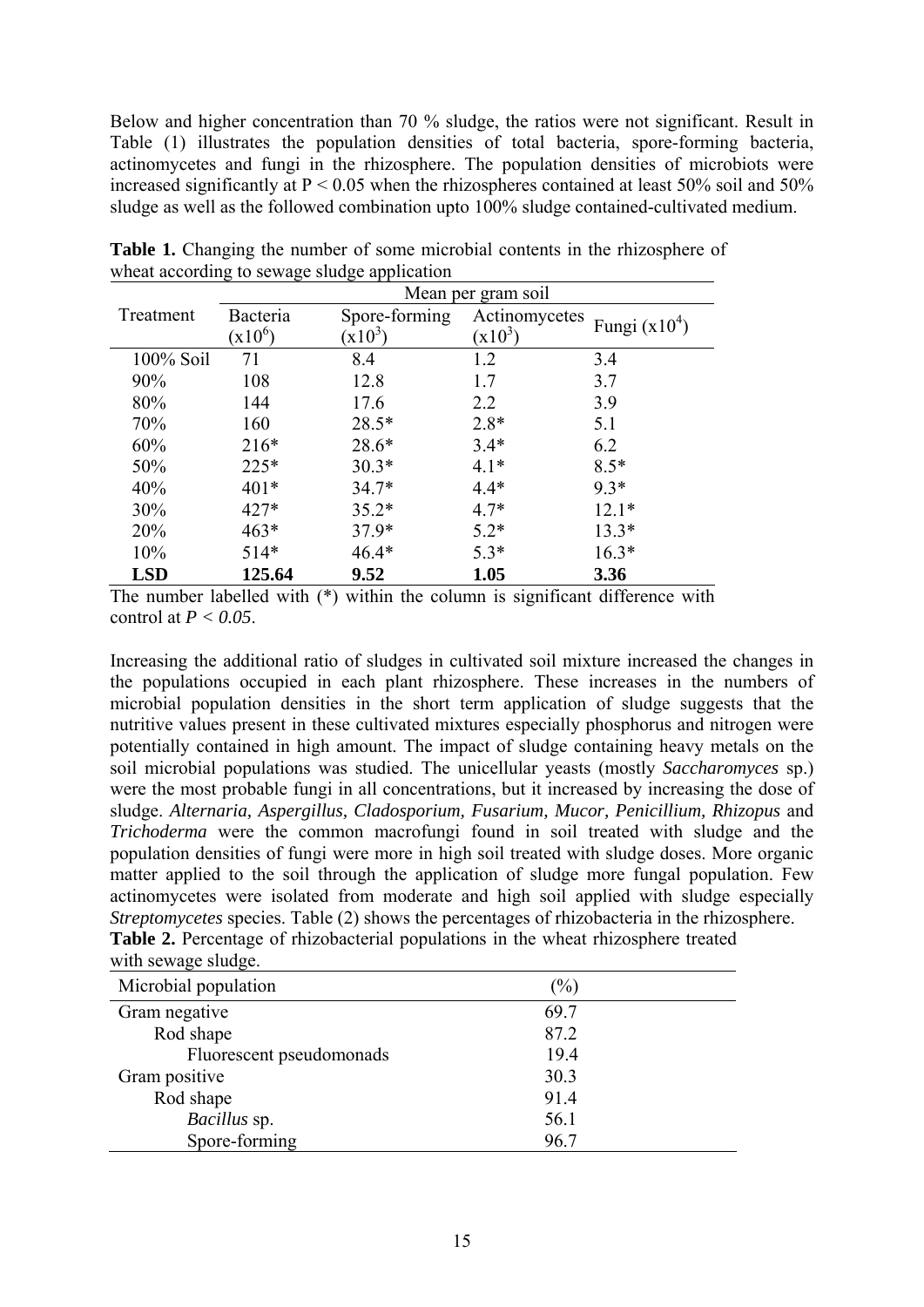It was found that fluorescent pseudomonads occupied 19.4% of the total rod shape Gram negative bacteria while the spore-forming bacteria of *Bacillus* sp. that was the most common Gram positive bacteria isolated from all soil treated with sludge occupied 96.7%. Commonly, it was found that the ratio between Gram negative and Gram positive bacteria in the studied rhizospheres was mainly 2.3.

*Effect of sludge application on the enzymatic activities in the rhizosphere:* Table (3) shows the activities of enzymes that are increased when the rates of sludge in the rhizosphere reach 70%. Also, the results obtained show that the values between 30% and 90% sludge added to soil were completely significant at  $P < 0.05$  compared with the control (100% soil), and in some cases it reached to be significant at 100% sludge.

In every case the activities of tested enzymes at 100% sludge were more than the activities at 0% sludge (control soil). The results show that dehydrogenase activity was positively affected (compared with non-treated soil control) when sludge was applied to the soil at different rates. So, the great enzyme activity was observed at 80% doses of sludge materials. The catalase activity was positively significant between 20% and 90%. Maximum protease and urease activities in the rhizosphere were at 70% soil-containing sludge. The results indicated that the activities of phosphatase and β-glucosidase were more than the controls. The most significant values of both enzymes were at 80% soil amended with sludge.

|                  | <b>Enzyme Activities</b> |                              |                                       |        |                        |                      |  |
|------------------|--------------------------|------------------------------|---------------------------------------|--------|------------------------|----------------------|--|
| Sludge<br>$(\%)$ | $\mu$ g INTF/g soil      | µmol<br>$O_2/min/$<br>g soil | $\mu$ mol NH <sub>4</sub> -N/g soil/h |        | $\mu$ mol PNP/g soil/h |                      |  |
|                  | Dehydrogenase            | Catalase                     | Protease                              | Urease | Phosphatase            | $\beta$ -Glucosidase |  |
| $\mathbf{0}$     | 132                      | 1.7                          | 1.9                                   | 1.8    | 77                     | 126                  |  |
| 10               | 151                      | 2.1                          | 2.2                                   | $2.3*$ | 93                     | 147                  |  |
| 20               | 178*                     | $2.5*$                       | $2.6*$                                | $2.5*$ | 119                    | 172                  |  |
| 30               | $193*$                   | $2.9*$                       | $3.1*$                                | $2.8*$ | $141*$                 | $197*$               |  |
| 40               | $201*$                   | $3.3*$                       | $3.6*$                                | $3.2*$ | $167*$                 | $223*$               |  |
| 50               | $237*$                   | $3.6*$                       | $3.8*$                                | $3.4*$ | $182*$                 | $241*$               |  |
| 60               | $251*$                   | $4.1*$                       | $4.3*$                                | $3.8*$ | $216*$                 | $177*$               |  |
| 70               | 282*                     | $4.4*$                       | $4.6*$                                | $4.2*$ | $255*$                 | $331*$               |  |
| 80               | $314*$                   | $3.5*$                       | $3.7*$                                | $3.6*$ | $314*$                 | $372*$               |  |
| 90               | $217*$                   | $2.8*$                       | $2.8*$                                | $2.7*$ | $247*$                 | $281*$               |  |
| 100              | 148                      | 2.2                          | $2.5*$                                | 2.1    | 118                    | 173                  |  |
| <b>LSD</b>       | 38.49                    | 0.57                         | 0.58                                  | 0.5    | 58.46                  | 51.96                |  |

**Table 3.** Some enzymatic activities of the wheat rhizosphere of soil treated with different levels of sewage sludge

The number labelled with (\*) within the column is significant different with control at *P < 0.05*

### **Discussion**

Tsadilas *et al*. (1995) studied the influence of sludge application on some soil properties and on the growth of wheat. The S/R ratios throughout the various mixing ratios of soil and sludge were increased with the increasing rate of the sludge added to the soil, even at 100% sludge. The S/R ratios of plants cultivated in sludged-soil were higher than controls, which could give an idea that the shoot length was more than the root length. The improvement of plant growth and health was more than controls. It can suppose that the plant takes up what it needs from micro- and macronutrients easily from the surrounding environment. Similarly, the RPDWs was also improved by the increasing rate of the sludge added to the soil. The maximal S/R ratio and RPDWs (%) were found at the 30% soil amended with 70% sludge.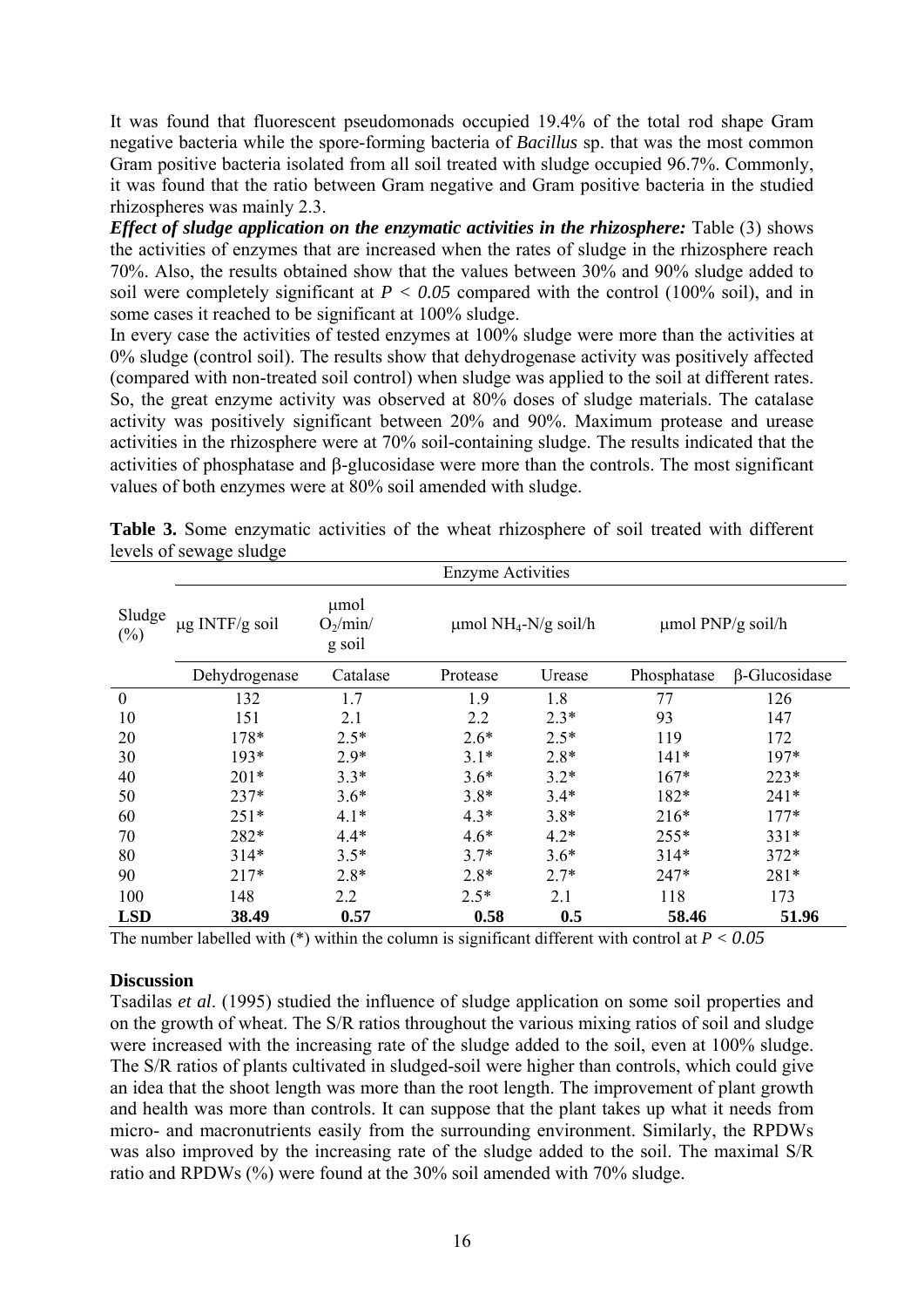

Our results are in agreement with Krauss & Diez (1997) who mentioned that the morphological characters of spring wheat that cultivated in sandy soil contaminated with heavy metal originated in sludge were more increased than the control. Microorganisms in the soil, including fungi, bacteria and actinomycetes mediate many of the processes that influence soil fertility. Sludge application to soil generally raises the activity of soil microorganisms by increasing soil organic matter content. Our results are supported by the above mentioned works, where the microbial population were increased by increasing the rate of sludge mixed with soil. Sludge applied to the soil may reduce the activity of dehydrogenase (Reddy  $&$  Faza 1989), urease and phosphatase (Reddy *et al*. 1987). Our results are in agreement with Aichberger & Öhlinger (1988) who determined that dehydrogenase and protease activity increased in soil supplied with metal contaminated sewage sludge. There was no effect of sludge application on glucosidase and urease activity, whereas phosphatase declined only at large rates of applied sludge. Brookes et al. (1984) also reported that phosphatase activity was not affected by elevated soil metal concentrations due to sludge application. It is concluded that the use of sludge in agriculture as a partial substitute of fertilizers and as an amendment for soil physical properties is a common method and seems to be the only environmentally sound practice.



Fig. 2. Effect of sewege sludge obtained from Hódmezővásárhely on shoot: root (S/R) ratio of wheat cultivated in meadow chernozem soil of Szeged for 50 days